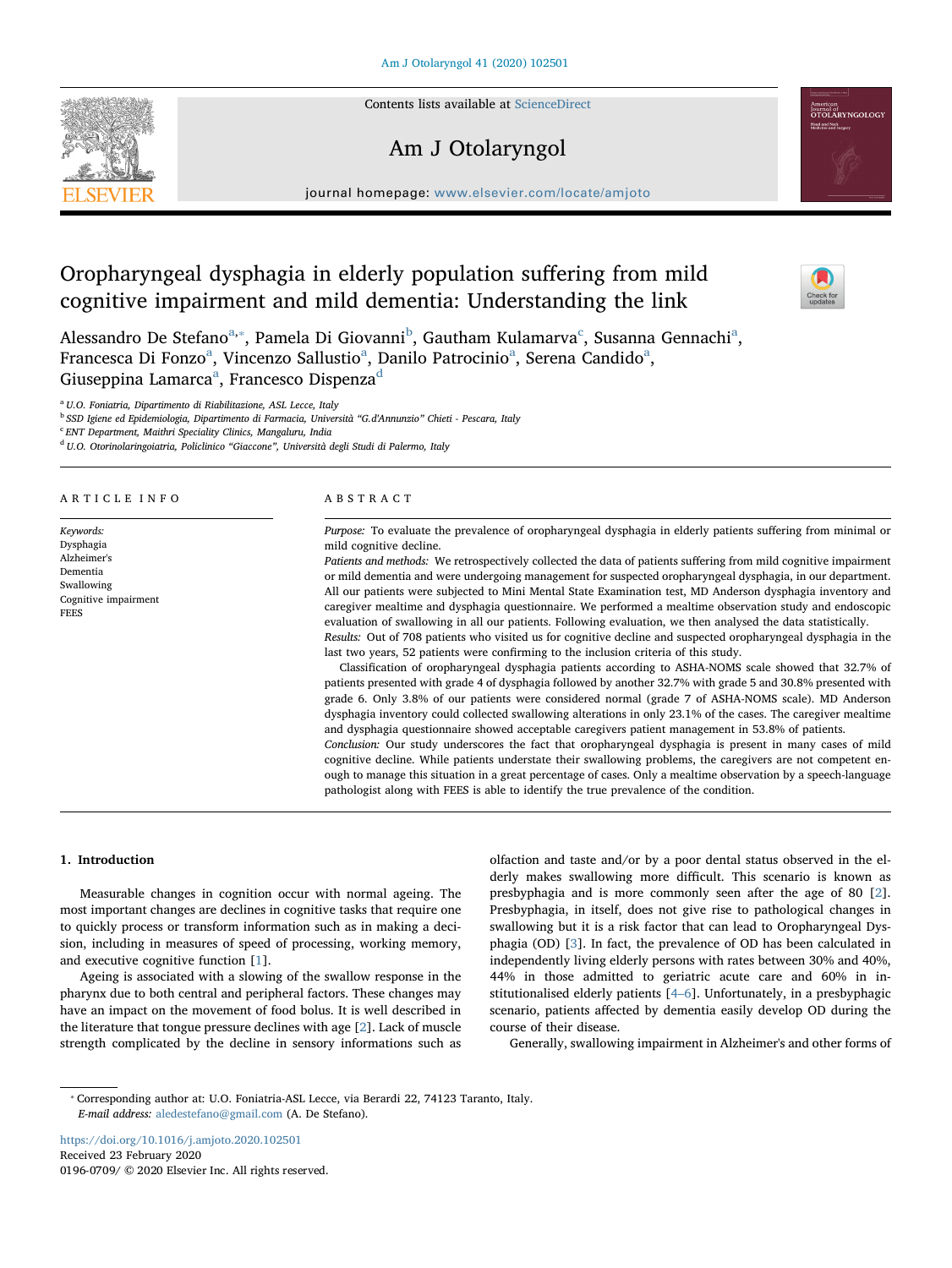dementia is well described for the severe or moderate stages of the diseases [[7](#page-3-4)]. While in the earlier stages it is often underdiagnosed [[8](#page-3-5)]. Dysphagia related to Alzheimer's dementia (AD) is caused by involvement of the cortical areas of the brain for swallowing and due to the presence of delayed swallowing reflex and oropharyngeal problems. Recently, in 2019, Oszurecki reported this in the early stage of disease too [\[8\]](#page-3-5).

In other forms of severe dementia, OD is caused by various other alterations in the brain. For example, Suh et al. in 2009 reported, that, Vascular Dementia (VAD) patients showed either multiple strokes or periventricular white matter involvement of portions of the brain sometimes which may even be in a single strategic area. (9 Suh). These alterations can lead to motor impairment in swallowing resulting in dysphagia with difficulties in mastication and bolus formation [[9](#page-3-6)].

In addition, in cases of Fronto Temporal Dementia (FTD), it is described that hypothalamic degeneration with the disintegration of connections between the hypothalamus and the orbitofrontal cortex/ reward pathways is what causes eating abnormalities.

In subjects suffering from Primary Progressive Aphasia (PPA) presence of high levels of the eating peptides and overall Agouti-relatedpeptide (AgRP) is observed. Agouti-related-peptide is a strong promoter of food intake [[10\]](#page-3-7). These alterations cause changes in eating habits, hyperorality and disinhibition during the meal [\[10](#page-3-7)]. Langmore in 2007 while analysing swallowing behaviours in patients suffering from FTD and PPA showed that these patients presented with compulsive eating behaviours often associated with minimal endoscopic signs of OD. This association favoured an increased risk of aspiration too [[11\]](#page-3-8).

Interestingly, the patients who are suffering from Mild Cognitive Impairment (MCI) with seemingly good swallowing or chewing ability, as perceived by their own caregivers [\[12](#page-3-9)], also had impairment of oral diadokokinesis and spilling of food. This is caused mainly by impaired oral motor skills such as poor lip function and has been well described for this class of patients [\[13](#page-3-10)]. In addition, Delwel reported that MCI patients evaluated in his study showed a limited active maximum mouth opening  $( $40 \text{ mm}$ ) [12] and this fact can play a pathological$  $( $40 \text{ mm}$ ) [12] and this fact can play a pathological$  $( $40 \text{ mm}$ ) [12] and this fact can play a pathological$ role in swallowing or chewing.

The purpose of our study was to evaluate whether OD is already present in elderly patients suffering from mild or very slight cognitive decline and if this was related to further risk, even fatal, for the patient.

## 2. Patients and methods

We collected retrospective data of patients managed in our department for cognitive decline and suspected OD (U.O. Foniatria, Dipartimento di Riabilitazione, ASL Lecce, Italy) in the last two years from 1st of January 2018 to 31st of December 2019.

All patients who were 65 years or older with either minimal or mild cognitive impairment presenting to us with suspected OD were included in the study. Patients who were younger than 65 years, with a clinical

history of cervical spine pathologies, those who were unable to move their head due to surgery, those who received chemotherapy or radiotherapy of head and neck region, patients with poor oral health condition, with facial nerve paralysis, with pharyngo-laryngeal diseases like vocal fold paralysis, and patients with gastro-esophageal pathologies, neuromuscular diseases, strokes, severe or moderate cognitive decline and/or psychiatric conditions were excluded from this study.

The suspicion of OD was reported to us by the patients, the caregivers, or more often, emerged during the medical examination or the speech pathologist's evaluation of patients who originally reported to us exclusively with symptoms of cognitive decline.

A detailed ENT evaluation of all the patients was done based on their clinical history. All of them were also evaluated for their oral functions with an assessment of mouth opening, motility of the tongue, soft palate elevation, the presence of pharyngeal reflex, presence of voluntary cough and cough reflex, salivation state, and dental status.

All the patients underwent detailed endoscopic evaluation of the rhino-pharyngo-laryngeal regions including FEES. We adopted a personal modified standardized FEES protocol. Specifically, during the FEES examination, the participants were offered three trials of thin and three trials of thick liquid followed by one small bite-sized banana (soft solid) and cracker (hard solids). Each thin liquid trial contained 10 cc of water and each thick liquid trial contained 10 cc of aquagel (Nestlè Nutricia Nutilis®) and was dyed with blue food colouring. All patients received the same consistencies during FEES evaluation so that the population tested was homogenous and the results were easily comparable. During FEES we studied the patients with their head in normal sitting position (neutral position) and with the head inclined forwards (chin-down posture) in order to obtain a safe swallowing posture for individuals with delayed onset and/or reduced duration of laryngeal vestibule closure [\[14\]](#page-3-11). Our FEES results were classified using the Penetration Aspiration Scale (PAS) [[15\]](#page-3-12) and divided into no aspiration group (PAS Scores 1–5) and aspiration group (PAS Scores 6–8) [\[16](#page-3-13)].

All patients included in the study also underwent evaluation by a speech pathologist along with administration of MD Anderson Dysphagia Inventory (MDADI) [[17\]](#page-3-14), Mini Mental State Examination and mealtime observation. Results of mealtime observation were reported on the Amitrano-Crivelli grid [[18\]](#page-3-15). In addition, speech pathologists invited the caregivers to complete the Caregiver Mealtime and Dysphagia Questionnaire (CMDQ) [[19](#page-3-16)].

At the end of the ENT examination and speech pathologists evaluation, the OD was classified using the American Speech-Language-Hearing Association (ASHA) National Outcome Measurement System (NOMS) swallowing scale [\[20](#page-3-17)] together with successive indications for diet modifications and swallowing strategies. ASHA-NOMS scale is depicted in detail in [Table 1.](#page-1-0)

We also collected data about all the medicines that were being used by the patient.

#### <span id="page-1-0"></span>Table 1

|  |  |  |  |  |  | National Measurement System Results – American Speech-Language-Hearing Association – National Outcomes Measurement System – ASHA NOMS. |  |
|--|--|--|--|--|--|----------------------------------------------------------------------------------------------------------------------------------------|--|
|--|--|--|--|--|--|----------------------------------------------------------------------------------------------------------------------------------------|--|

| ASHA-NOMS Scale |                                                                                                                                                                                                                                                                                        |
|-----------------|----------------------------------------------------------------------------------------------------------------------------------------------------------------------------------------------------------------------------------------------------------------------------------------|
| Level 1         | Individual is not able to swallow anything safely by mouth. All nutrition and hydration is received through non-oral means (e.g., nasogastric tube, PEG)                                                                                                                               |
| Level 2         | Individual is not able to swallow safely by mouth for nutrition and hydration, but may take some consistency with consistent maximal cues in therapy only. Alternative<br>method of feeding is required.                                                                               |
| Level 3         | Alternative method of feeding required as individual takes < 50% of nutrition and hydration by mouth, and/or swallowing is safe with consistent use of moderate cues<br>to use compensatory strategies and/or requires maximum diet restriction.                                       |
| Level 4         | Swallowing is safe, but usually requires moderate cues to use compensatory strategies, and/or the individual has moderate diet restrictions and/or still requires tube<br>feeding and/or oral supplements.                                                                             |
| Level 5         | Swallowing is safe with minimal diet restriction and/or occasionally requires minimal cueing to use compensatory strategies. The individual may occasionally self-cue.<br>All nutrition and hydration needs are met by mouth at mealtime.                                              |
| Level 6         | Swallowing is safe, and the individual eats and drinks independently and may rarely require minimal cueing. The individual usually self-cues when difficulty occurs.<br>May need to avoid specific food items (e.g., popcorn and nuts), or require additional time (due to dysphagia). |
| Level 7         | The individual's ability to eat independently is not limited by swallow function. Swallowing would be safe and efficient for all consistencies. Compensatory strategies<br>are effectively used when needed.                                                                           |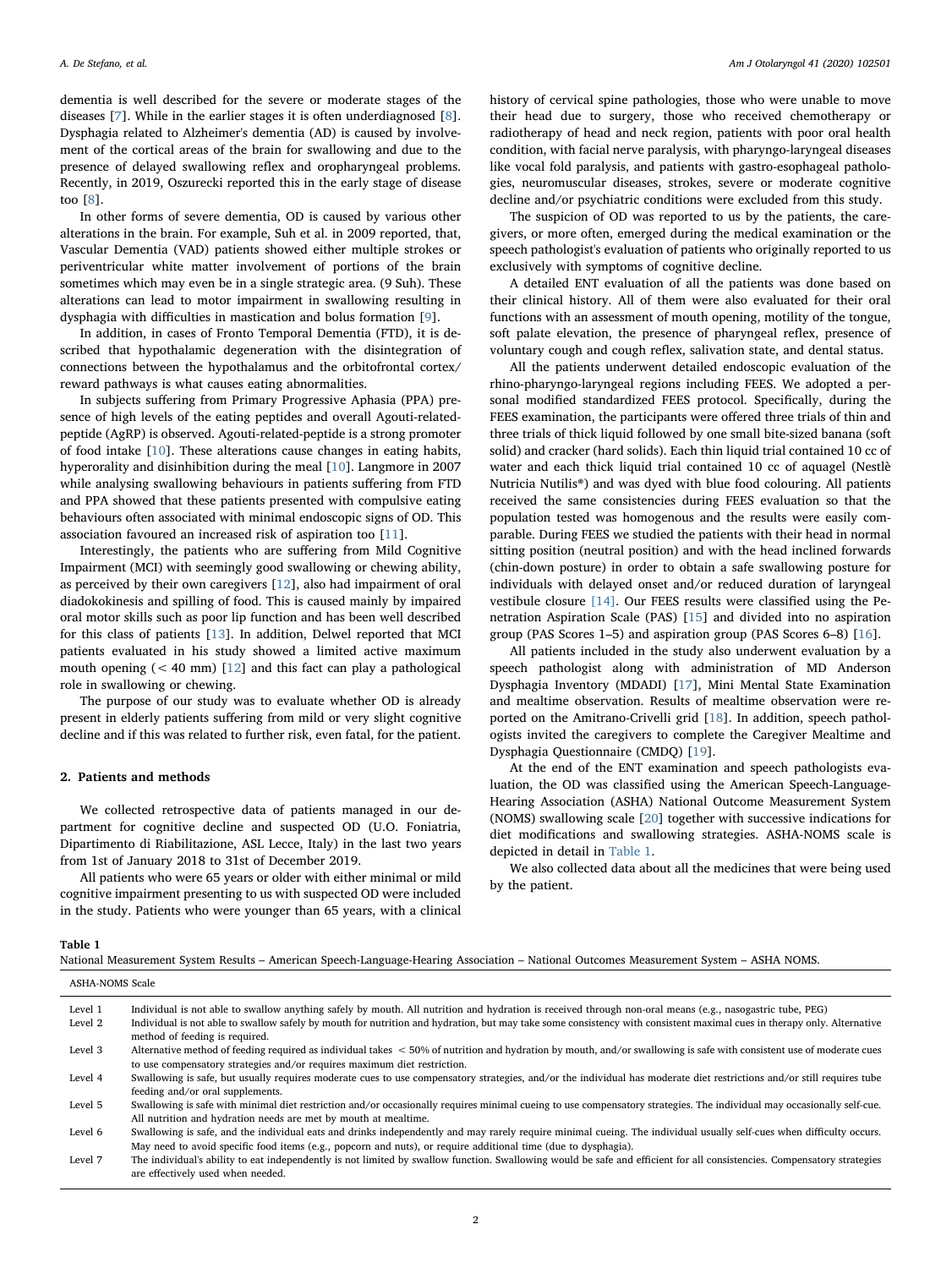#### 2.1. Statistical analysis

Categorical variables were synthesized as frequencies and percentages. Continuous variables were summarized as mean and standard deviation (SD). All statistical analyses were performed with IBM® SPSS Statistics v 20.0 software (SPSS Inc., Chicago, Illinois, USA). To assess the association between Mini Mental State Examination test and ASHA-NOMS scores, Fisher's exact test was performed.

The statistical significance was set at p-value of  $< 0.05$ .

This study followed all the ethical guidelines and rules of our ward.

## 3. Results

Out of 708 patients who visited us for a decline in cognitive function along with suspected OD in the last two years (from 01 January 2018 to 31 December 2019) only 52 patients were strictly adhering to the criteria of this study. The sample size of 52 is in line with recently published literature as well as giving us an insight into the pathophysiological changes of swallowing seen in persons affected by cognitive decline [\[21](#page-3-18),[22](#page-3-19)]. Mean age of our patients was 75.9 years ( $\pm$  8.6) range 65–98 years and 51.9% of the patients were males.

The average score of the Mini Mental State Examination test was 20.3 (+1.9) when the usual cut off for normal function is considered at 24. All patients described in this study were affected by mild dementia or mild cognitive impairment.

Vascular dementia was seen in 32.7% of our patients, whereas 30.8% had MCI alone, and 26.9% suffered from AD. Primary progressive aphasia was observed in 3.8% and FTD affected 3.8%, 1.9% were suffering from Body Lewy Dementia but without parkinsonisms.

Hypertension was the most common comorbid condition in our study group and it was registered in 38.5% of cases followed by Chronic Obstructive Pulmonary Disease (COPD) (21.2%) and diabetes (19.2%).

[Table 2](#page-2-0) records all the comorbidities of our patients.

Four patients (7.7%) documented a positive history for aspiration pneumonia. MD Anderson Dysphagia Inventory could identify a swallowing alteration in only 23.1% of the cases. The CMDQ showed that caregiver's patient management was reasonable in 53.8%. During the mealtime observation performed by our speech pathologists, one or more symptoms of OD was evident in 80.8% of the patients.

Results of MDADI, CMDQ and mealtime observation on the

<span id="page-2-0"></span>Table 2

| Comorbidities of our patients. |  |  |  |
|--------------------------------|--|--|--|
|--------------------------------|--|--|--|

| Comorbidity              | $N(%)^*$  |
|--------------------------|-----------|
|                          |           |
| Arthrosis                | 1(1.9)    |
| <b>Bladder</b> polyposis | 1(1.9)    |
| Bronchial asthma         | 1(1.9)    |
| <b>Bronchiectasis</b>    | 2(3.8)    |
| Cardiopathy              | 7(13.5)   |
| Cataract                 | 1(1.9)    |
| COPD                     | 11 (21.2) |
| <b>CKI</b>               | 3(5.8)    |
| Depression               | 2(3.8)    |
| <b>Diabetes</b>          | 10 (19.2) |
| Dyslipidemia             | 2(3.8)    |
| Femur fracture           | 1(1.9)    |
| Gout                     | 1(1.9)    |
| Hashimoto thyroiditis    | 2(3.8)    |
| <b>HBV</b>               | 1(1.9)    |
| <b>HCV</b>               | 1(1.9)    |
| Hearing loss             | 5(9.6)    |
| Hypertension             | 20 (38.5) |
| Hypothyroidism           | 1(1.9)    |
| Liver disease            | 3(5.8)    |
| Melanoma                 | 1(1.9)    |
| Systemic scleroderma     | 1(1.9)    |
|                          |           |

COPD: Chronic Obstructive Pulmonary Disease, CKI: Chronic Kidney Insufficiency.

#### <span id="page-2-1"></span>Table 3

Results of MDADI, mealtime observation reported on Amitrano-Crinelli grid and CMDQ.

|                                                             | N(%)                              |
|-------------------------------------------------------------|-----------------------------------|
| <b>MDADI</b>                                                |                                   |
| Negative                                                    | 32(61.5)                          |
| Positive                                                    | 12(23.1)                          |
| Missing                                                     | 8(15.4)                           |
| Amitrano - Crinelli Grid<br>Negative<br>Positive<br>Missing | 5(9.6)<br>42 (80.8)<br>5(9.6)     |
| <b>CMDO</b><br>Negative<br>Positive<br>Missing              | 17 (32.7)<br>28 (53.8)<br>7(13.5) |

MDADI: MD Anderson Dysphagia Inventory. CMDQ: Caregiver Mealtime and Dysphagia

Questionnaire.

Amitrano-Crinelli grid are tabulated in [Table 3](#page-2-1).

All patients underwent FEES and no difficulties were found using this technique of evaluation. Endoscopic Evaluation of swallowing showed only two patients in class PAS-1 (3.8%) and they were considered not to be dysphagic.

Distribution of the PAS score is shown in [Table 4](#page-2-2).

Classification of OD with ASHA-NOMS scale showed that 32.7% of patients presented a grade 4 OD followed by another 32.7% with grade 5 and 30.8% with grade 6. Only 3.8% of our patients were considered normal (grade 7 of ASHA-NOMS scale).

We found a statistical association between the Mini Mental State Examination test and grading of OD classified in accordance with the ASHA-NOMS scale. When the value of Mini Mental State Examination test score decreased, the severity of the ASHA-NOMS scale of dysphagia increased with a highly significant association  $p < 0.001$ .

All our patients were receiving polypharmacological therapy for various comorbid conditions. The role of polypharmacological therapy as a cause of OD was not explored as it was beyond the scope of the current study, but we cannot exclude that it may have played a role in

<span id="page-2-2"></span>

| Table 4 |  |
|---------|--|
|         |  |

Results of PAS score and score classification with description.

| Distribution of PAS score | N (%)     |  |
|---------------------------|-----------|--|
| PAS <sub>1</sub>          | 2(3,8)    |  |
| PAS <sub>2</sub>          | 19 (36,6) |  |
| PAS <sub>3</sub>          | 14 (26,9) |  |
| PAS <sub>4</sub>          | 3(5,8)    |  |
| PAS <sub>5</sub>          | 1(1,9)    |  |
| PAS <sub>6</sub>          | 13(25,0)  |  |
| PAS <sub>7</sub>          | 0(0)      |  |
| PAS <sub>8</sub>          | 0(0)      |  |
|                           |           |  |

PAS 1 None - No entry of material into the larynx or trachea. PAS 2 Penetration - Entry of material into the larynx with clearing.

PAS 3 Penetration - Entry of material into the larynx without clearing.

PAS 4 Penetration - Material contacts the true vocal folds with clearing

PAS 5 Penetration - Material contacts the true vocal folds without clearing the larynx.

PAS 6 Aspiration - Material enters the trachea and is spontaneously cleared into the larynx or pharynx.

PAS 7 Aspiration - Material enters the trachea and is not cleared following attempts.

PAS 8 Aspiration - Material enters the trachea with no attempt to clear.